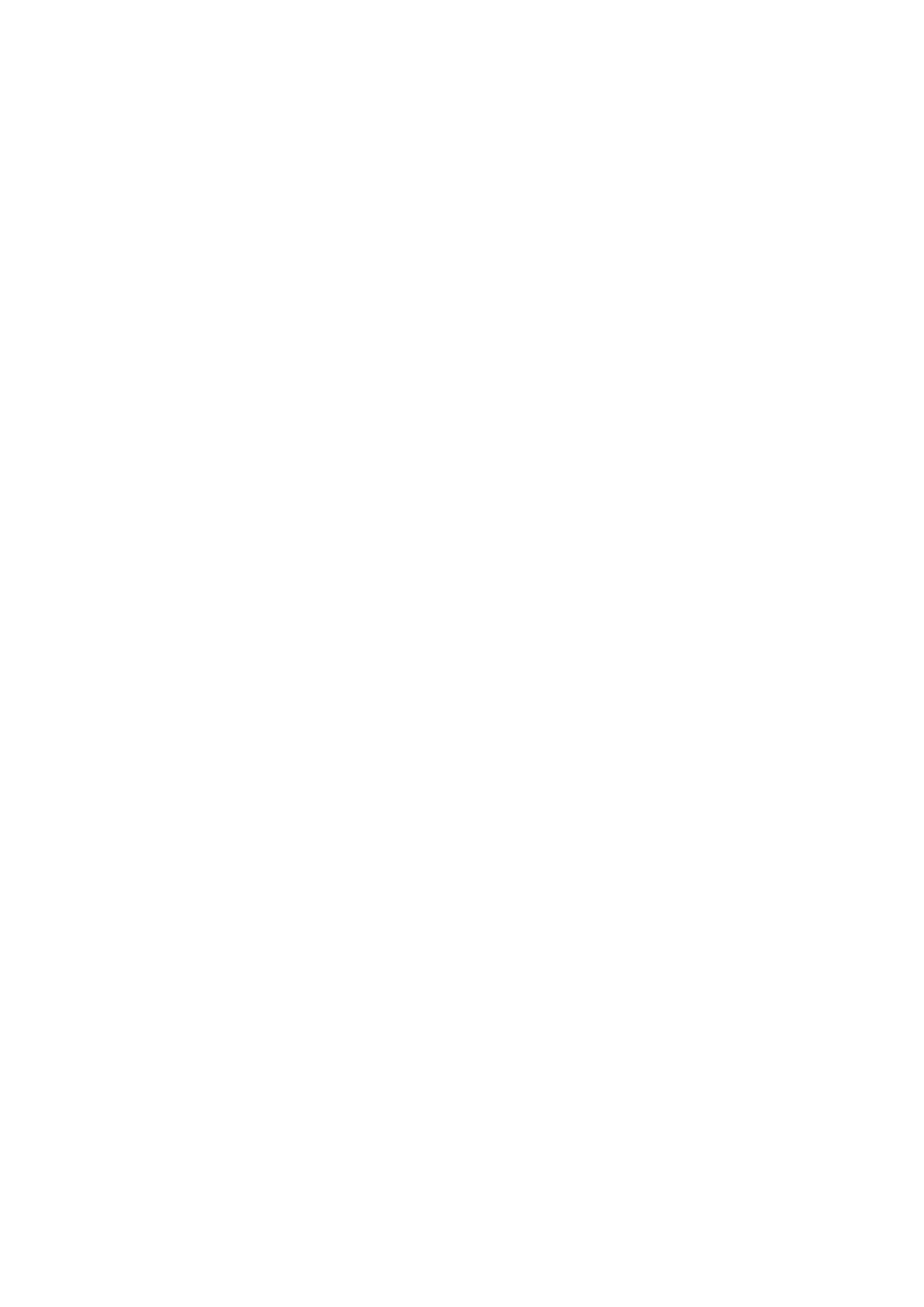# **International Journal of Science and Research (IJSR) ISSN (Online): 2319-7064 Index Copernicus Value (2013): 6.14 | Impact Factor (2013): 4.438**

| Sovabean  | ۔ 18 |      | 801.4 | 30        | 2.4 | 0.5 | Free Flowing, Abrasive and Contain |
|-----------|------|------|-------|-----------|-----|-----|------------------------------------|
|           |      |      |       |           |     |     | <b>Explosive Dust</b>              |
| Corn Bran | .18  | 6.70 | 448.8 | 30        | 2.4 | 0.5 | Free Flowing, Abrasive and Contain |
|           |      |      |       |           |     |     | <b>Explosive Dust</b>              |
| Sorghum   | .18  |      | 512.9 | $30 - 45$ |     | 0.6 | Free Flowing, and Abrasive         |

(Mohsenin, 1986)

### **3. Results and Discussion**

Table 2 presents the properties of granular material for the compoundment of good quality or homogeneous feeds, if it is correctly applied and Table 3 presents the properties of granular materials used for the compoundment of feed by the fabricated mixer.

Table 4 shows the cost of producing 250 Kg of starter's mash. The unit prices of the materials are stated. The market price of 250 Kg of starter' mash was 12,000 as against 7807.50.

Table 5 to 7 show the compoundment of grower's, finisher's and layer's mash and their prices per 250 Kg. The market prices of the feeds are 8600, 13,500 and 11,000 as against 5,388, 8,364.5 and 6,867.50 production cost.

Table 8 presents the proximate analysis of feed nutrients. Proximate analysis of feeds is the standard practical feed formula for poultry. It was found out that the laboratory determinations of the proximate analysis of produced feeds are in line with the standard. It was from the proximate analysis that each feed ration was compounded.

The compounded feeds were used as ration for 25 broilers, 35 cockerel and 26 layers day old chicks and they grew to maturity. This is to say that the compounded feeds are satisfactory. It could be deduced that the rate of mixing of the developed machine was efficient compared to the traditional method of mixing. The total time used for the

mixing of 250 Kg of feed was 105 minutes ( $\frac{13}{4}$  hours) and

it was used to calculate the amount of feed to be produced within a day, a week and a month with the developed machine. It could be deduced that the rate of mixing of the developed machine was efficient compared to the traditional method of mixing.

|  |  |  | Table 3: Properties of granular materials used for the fabricated mixer |  |
|--|--|--|-------------------------------------------------------------------------|--|
|  |  |  |                                                                         |  |

| Materials        | <b>Maximum Particle</b> | Moisture       |            | Bulk Density Angle of Repose | Fineness | Coefficient of |
|------------------|-------------------------|----------------|------------|------------------------------|----------|----------------|
|                  | Size (mm)               | Content $(\%)$ | $(Kg/m^3)$ | (degree)                     | Modulus  | Friction       |
| Wheat offal      |                         | 7.6            | 209        | 45                           | 2.2      | 0.5            |
| Maize            | 3.6                     | 8.0            | 723        | 38                           | 2.4      | 0.6            |
| Groundnut Cake   | 12.9                    |                | 648        | 33                           | 2.4      | 0.6            |
| Palm Kernel Cake | 12.8                    | 6.0            | 648        | 44                           | 2.6      | 0.5            |
| Bone meal        | 12.9                    |                | 163        | 46                           | 3.0      | 0.5            |
| Salt             | 3. I                    |                | 805        | 43                           | 2.1      |                |
| Soyabean         | 3.6                     | . . 4          | 805        | 27                           | 2.5      | 0.6            |

| Table 4: 250 Kg of Starter's Mash Compoundment |  |
|------------------------------------------------|--|
|------------------------------------------------|--|

| Materials        |        | Quantity $(Kg)$ Unit Price $(\#)$ | Total Price(#) |
|------------------|--------|-----------------------------------|----------------|
| Wheat offal      | 65     | 15                                | 975            |
| Maize            | 87     | 28.02                             | 2438           |
| Soya bean meal   | 67     | 56                                | 3752           |
| Palm kernel cake | 30     |                                   | 210            |
| Methionine       | 0.25   | 800                               | 200            |
| Salt             | 1.25   | 26                                | 32.50          |
| Lysine           | 0.25   | 800                               | 200            |
| Total            | 250.75 | 1732.02                           | 7.807.50       |

|  |  |  |  |  | Table 5: 250 Kg of Grower's Mash Compoundment |
|--|--|--|--|--|-----------------------------------------------|
|--|--|--|--|--|-----------------------------------------------|

| Materials        | Quantity (Kg) | Unit Price(#) | Total Price(#) |
|------------------|---------------|---------------|----------------|
| Wheat offal      | 53.6          | 15            | 804            |
| Maize            | 53.6          | 28            | 1500.4         |
| Groundnut cake   | 42.0          | 30            | 1260           |
| Salt             | 1.35          | 26            | 35.1           |
| Palm kernel cake | 91.7          | 7             | 641.9          |
| Bone meal        | 6.54          | 30            | 196.2          |
| Lysine           | 0.25          | 800           | 200            |
| Premix           | 1.25          | 440           | 550            |
| Methionine       | 0.25          | 800           | 200            |
| Total            | 250.54        | 2,176         | 5,388.00       |

**Table 6:** 250 Kg of Finisher's Mash Compoundment

|                  | <b>THERE</b> of $\frac{1}{200}$ is $\frac{1}{200}$ of Fig. $\frac{1}{200}$ in $\frac{1}{200}$ of $\frac{1}{200}$ in $\frac{1}{200}$ of $\frac{1}{200}$ |       |                                           |  |  |  |  |
|------------------|--------------------------------------------------------------------------------------------------------------------------------------------------------|-------|-------------------------------------------|--|--|--|--|
| Materials        |                                                                                                                                                        |       | Quantity(Kg) Unit Price(#) Total Price(#) |  |  |  |  |
| Maize            | 112.5                                                                                                                                                  | 28    | 3150                                      |  |  |  |  |
| Wheat offal      | 40                                                                                                                                                     | 15    | 600                                       |  |  |  |  |
| Soya bean meal   | 60                                                                                                                                                     | 56    | 3360                                      |  |  |  |  |
| Bone meal        | 10                                                                                                                                                     | 30    | 300                                       |  |  |  |  |
| Palm kernel cake | 25                                                                                                                                                     | 7     | 175                                       |  |  |  |  |
| Lysine           | 0.295                                                                                                                                                  | 800   | 236                                       |  |  |  |  |
| Salt             | 1.25                                                                                                                                                   | 26    | 32.5                                      |  |  |  |  |
| Methionine       | 0.295                                                                                                                                                  | 800   | 236                                       |  |  |  |  |
| Premix           | 0.625                                                                                                                                                  | 440   | 275                                       |  |  |  |  |
| Total            | 250.00                                                                                                                                                 | 2.202 | 8.364.5                                   |  |  |  |  |

**Table 7:** 250 Kg of Layer's Mash Compoundment

| Materials        | Quantity (Kg) Unit Price(#) |     | Total Price(#) |
|------------------|-----------------------------|-----|----------------|
| Wheat offal      | 47.5                        | 15  | 712.5          |
| Soya bean meal   | 50                          | 56  | 2800           |
| Corn bran        | 87.5                        | 20  | 1750           |
| lGroundnut cake  | 12.5                        | 30  | 375            |
| Lime stone       | 12.5                        |     | 875            |
| Methionine       | 0.25                        | 800 | 200            |
| Lysine           | 0.25                        | 800 | 200            |
| Salt             | 1.25                        | 26  | 32.5           |
| Premix           | 0.625                       | 440 | 275            |
| Palm kernel cake | 30                          |     | 210            |